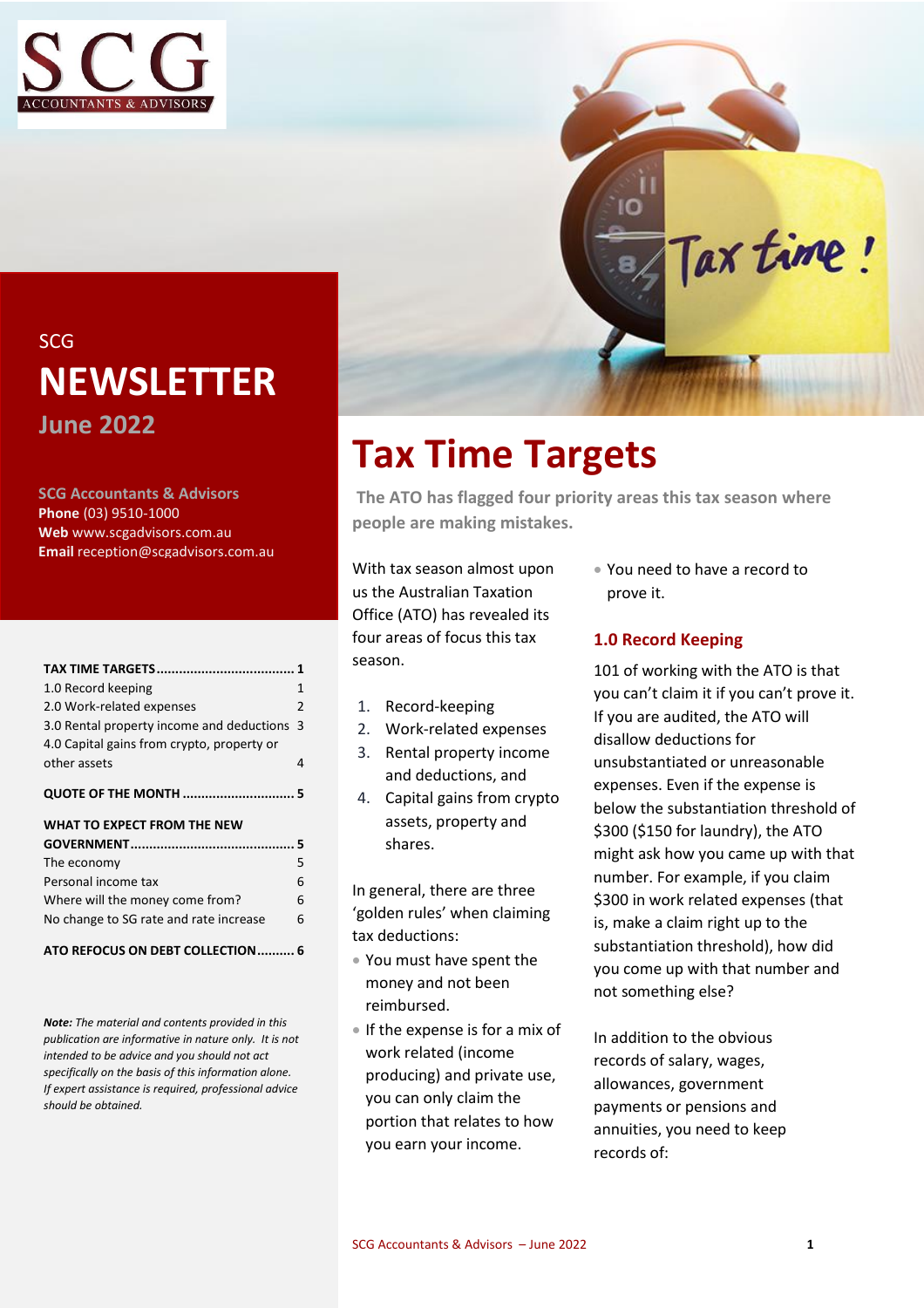- Records of expenses for any deductions claimed including a record of how that expense relates to the way you earn your income. That is, the expense must be related to how you earn your income. For example, if you claim the cost of RAT tests, you need to be able to prove that the RAT test was necessary to enable you to work. If you were working from home and not required to leave home, it will be harder to claim the cost of the test.
- Assets such as shares or units in a trust, rental properties or holiday homes, if you purchased a home or inherited a property, or disposed of an asset (including cryptocurrency).
- Interest or managed funds.

You need to keep your records for five years. These can be digital copies of the records as long as they are clear and legible copies of the original. If your records are digital, keep a backup.

Records can be tax invoices, receipts, diary entries or something else that proves you incurred the expense and how it related to how you earn your income.

#### <span id="page-1-0"></span>**2.0 Work-related expenses**

To claim a deduction, you need to have incurred the expense yourself and not been reimbursed by your employer or business, and the expense needs to be directly related to your work.

#### **What expenses are related to work?**

You can claim a deduction for all losses and outgoings "to the extent to which they are incurred in gaining or producing assessable income except where the outgoings are of a capital, private or domestic nature, or relate to the earning of exempt income." That is, there must be a nexus between the expenses you are claiming and how you earn your income.

It all sounds simple enough until you start applying this rule. Take the example of an actor. To land the acting job she needs to attend auditions. She wants to claim the cost of having her hair and make-up done for the audition. But, because she is not generating income at the stage of the audition, she cannot claim her expenses. The expense must be related to how you are currently earning your income, not future potential income. The same issue applies to upskilling. If you attend investment seminars with the intention of building your investment portfolio the seminar is not deductible as a self-education expense unless it relates to managing your existing investment portfolio - not a future one. Or, a nurse's aide who attendees university to qualify as a nurse. The university degree and the expenses associated with this are not deductible as the nursing degree is not required to fulfil the role of a nurse's aide.

The second area of confusion is over what can be claimed for work. If the item is "conventional" it's unlikely to be deductible. For example, you can't claim conventional clothing (including footwear) as a workrelated expense, even if your employer requires you to wear it and you only wear the items of clothing at work. To be deductible clothing must be protective, occupation specific such as a chef's chequered pants, a compulsory uniform, or a registered noncompulsory uniform.

#### **Work related or private?**

Another area of confusion is where expenses are incurred for work purposes but used privately. Internet access or mobile phone services are typical. A lot of people take the view that the expense had to be incurred for work so what does it matter if it's used for private purposes? But, if you use the service on more than an ad-hoc basis for any purpose other than work, then the expense needs to be apportioned and only the work-related percentage claimed as a deduction. And yes, the ATO does check usage in an audit.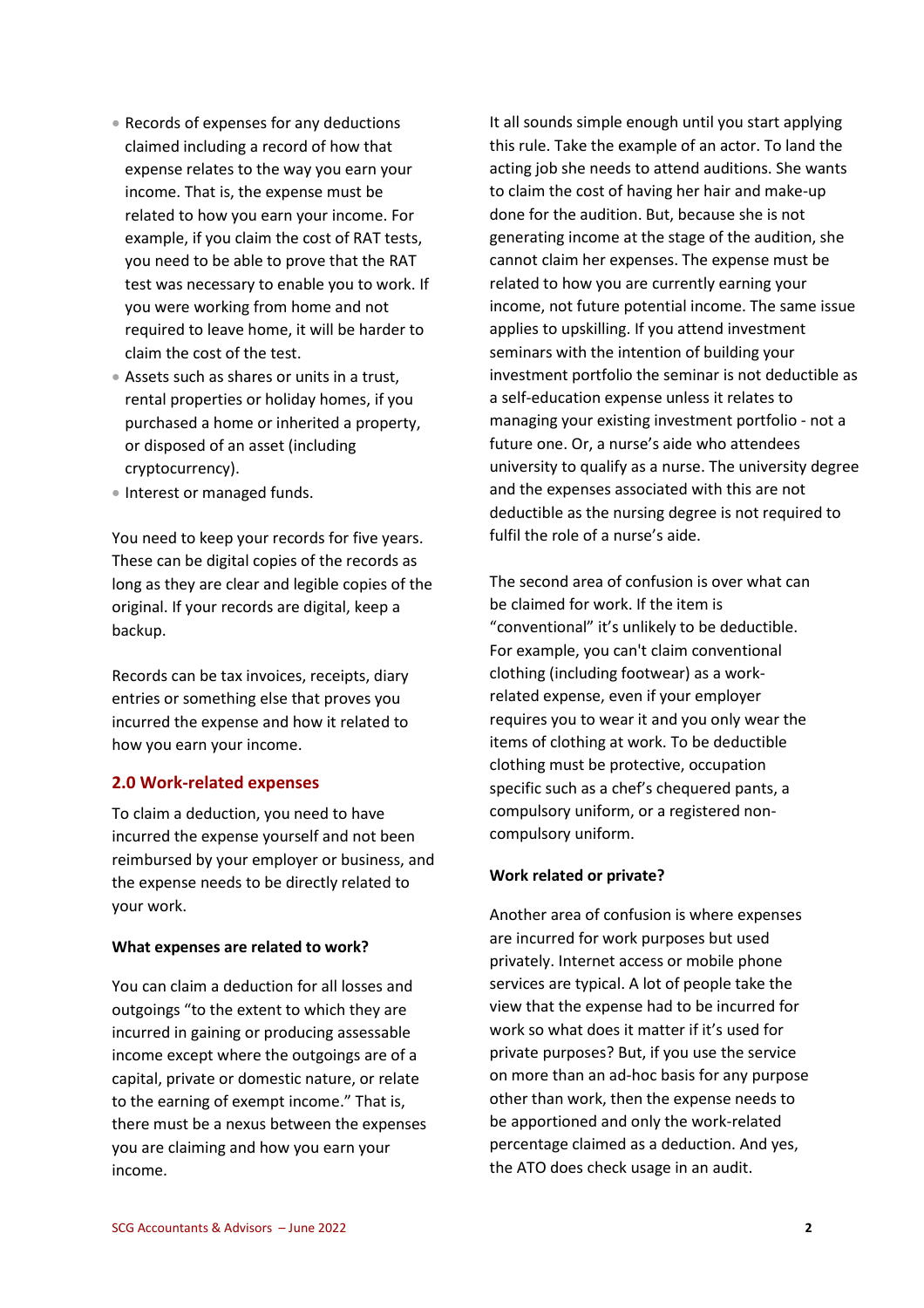Claims for COVID-19 tests will be a test of this rule. COVID-19 tests are deductible from 1 July 2021 if the purpose was to determine whether you may attend or remain at work. The tax deduction does not apply if you worked from home and didn't intend to attend your workplace, or the test was used for private purposes (for example, to tests the kids before school).

#### **Claiming work from home expenses**

Last financial year, one in three Australians claimed working from home expenses. Now we're out of the pandemic, the ATO will be focussing specifically on what is being claimed. If you claimed work from home expenses last year and returned to the office this year, then there should be a reduction in your work from home claim. The ATO will be looking for discrepancies.

If you are claiming your expenses, there are three methods you can use:

- **The ATO's simplified 80 cents per hour short-cut method** – you can claim 80 cents for every hour you worked from home from 1 March 2020 to 30 June 2022. You will need to have evidence of hours worked like a timesheet or diary. The rate covers all of your expenses and you cannot claim individual items separately, such as office furniture or a computer.
- **Fixed rate 52 cents per hour method** applies if you have set up a home office but are not running a business from home. You can claim 52 cents for every hour and this covers the running expenses of your home. You can claim your phone, internet, or the decline in value of equipment separately.
- **Actual expenses method** you can claim the actual expenses you incur (and reduce the claim by any personal use and use by other family members). You will need to ensure you have kept records such as receipts to use this method.

It's this last method, the actual method, the ATO is scrutinising because people using this method tend to lodge much higher claims in their tax return. Ineligible expenses include:

- Personal expenses such as coffee, tea and toilet paper
- Expenses related to a child's education, such as online learning courses or laptops
- Claiming large expenses up-front (instead of claiming depreciation for assets), and
	- Occupancy expenses such as rent, mortgage interest, property insurance, and land taxes and rates, that cannot generally be claimed by employees working from home (especially by those who are working from home solely due to a lockdown).

## <span id="page-2-0"></span>**3.0 Rental property income and deductions**

For landlords, the focus is on ensuring that all income received, whether long-term, shortterm, rental bonds, back payments, or insurance pay-outs, are recognised in your tax return.

If your rental property is outside of Australia, and you are an Australian resident for tax purposes, you must recognise the rental income you received in your tax return (excluding any tax you have paid overseas), unless you are classified as a temporary resident for tax purposes. You can claim expenses related to the property, although there are some special rules that need to be considered when it comes to interest deductions. For example, if you have borrowed money from an overseas lender you might be subject to withholding tax obligations.

#### **Co-owned properties**

For tax purposes, rental income and expenses need to be recognised in line with the legal ownership of the property, except in very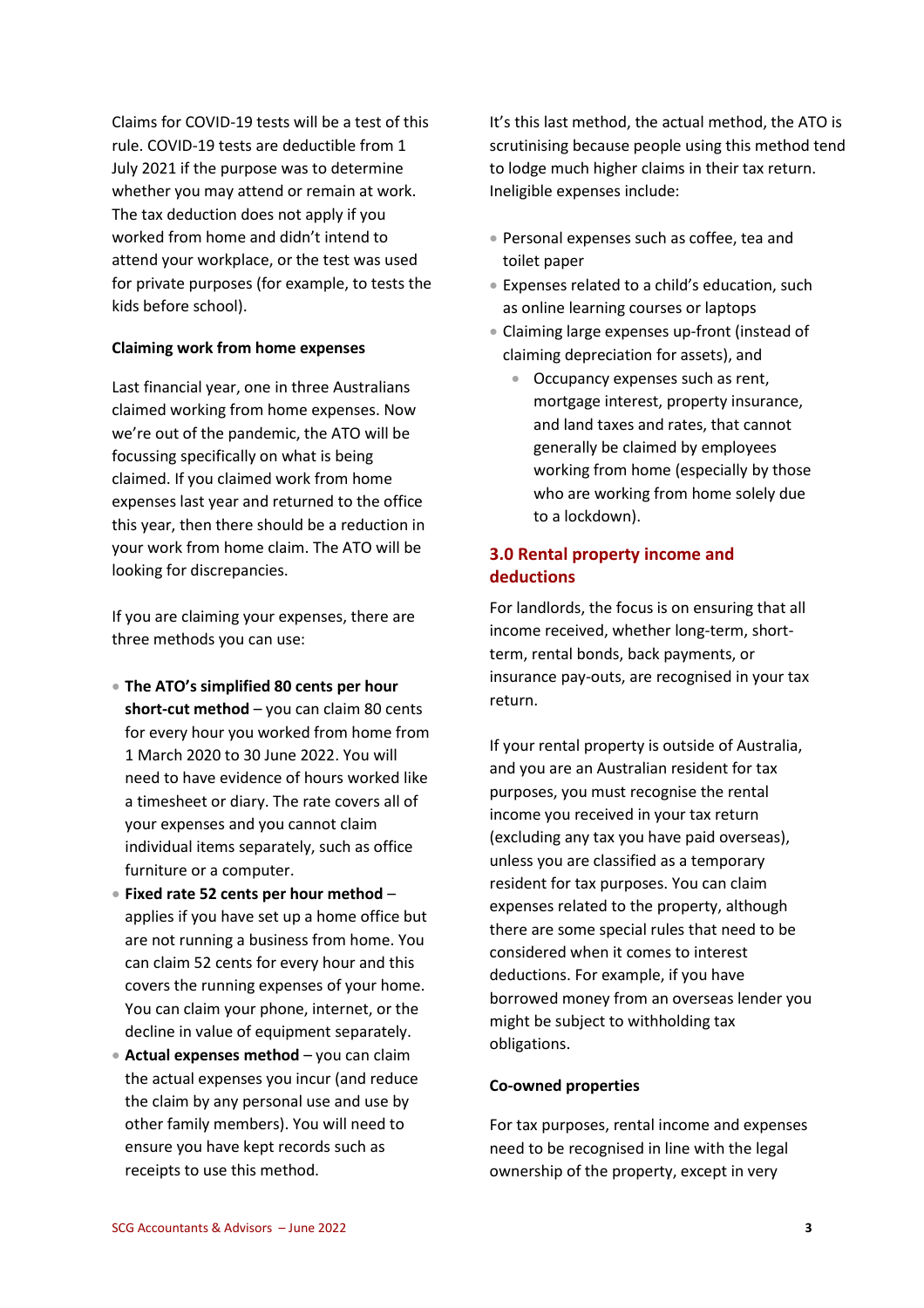limited circumstances where it can be shown that the equitable interest in the property is different from the legal title. The ATO will assume that where the taxpayers are related, the equitable right is the same as the legal title (unless there is evidence to suggest otherwise such as a deed of trust etc.,).

This means that if you hold a 25% legal interest in a property then you should recognise 25% of the rental income and rental expenses in your tax returns even if you pay most or all of the rental property expenses (the ATO would treat this as a private arrangement between the owners).

The main exception is where the parties have separately borrowed money to acquire their interest in the property, then they would claim their own interest deductions.

## <span id="page-3-0"></span>**4.0 Capital gains from crypto, property or other assets**

If you dispose of an asset - property, shares, crypto or NFTs, collectables (costing \$500 or more) - you will need to calculate the capital gain or loss and record this in your tax return. Capital gains tax (CGT) does not apply to personal use assets such as a boat if you bought it for less than \$10,000.

#### **Crypto and capital gains tax**

A question that often comes up is when do I pay tax on cryptocurrency?

If you acquire the cryptocurrency to make a private purchase and you don't hold onto it, the crypto might qualify as a personal use asset. But in most cases, that is not the case and people acquire crypto as an investment, even if they do sometimes use it to buy things.

Generally, a CGT event occurs when disposing of cryptocurrency. This can include selling cryptocurrency for a fiat currency (e.g.,

\$AUD), exchanging one cryptocurrency for another, gifting it, trading it, or using it to pay for goods or services.

Each cryptocurrency is a separate asset for CGT purposes. When you dispose of one cryptocurrency to acquire another, you are disposing of one CGT asset and acquiring another CGT asset. This triggers a taxing event.

Transferring cryptocurrency from one wallet to another is not a CGT disposal if you maintain ownership of the coin.

Record keeping is extremely important – you need receipts and details of the type of coin, purchase price, date and time of transactions in Australian dollars, records for any exchanges, digital wallet and keys, and what has been paid in commissions or brokerage fees, and records of tax agent, accountant and legal costs. The ATO regularly runs data matching projects, and has access to the data from many crypto platforms and banks.

If you make a loss on cryptocurrency, you can generally only claim the loss as a deduction if you are in the business of trading.

#### **Gifting an asset might still incur tax**

Donating or gifting an asset does not avoid capital gains tax. If you receive nothing or less than the market value of the asset, the market value substitution rules might come into play. The market value substitution rule can treat you as having received the market value of the asset you donated or gifted for the purpose of your CGT calculations.

For example, if Mum & Dad buy a block of land then eventually gift the block of land to their daughter, the ATO will look at the value of the land at the point they gifted it. If the market value of the land is higher than the amount that Mum & Dad paid for it, then this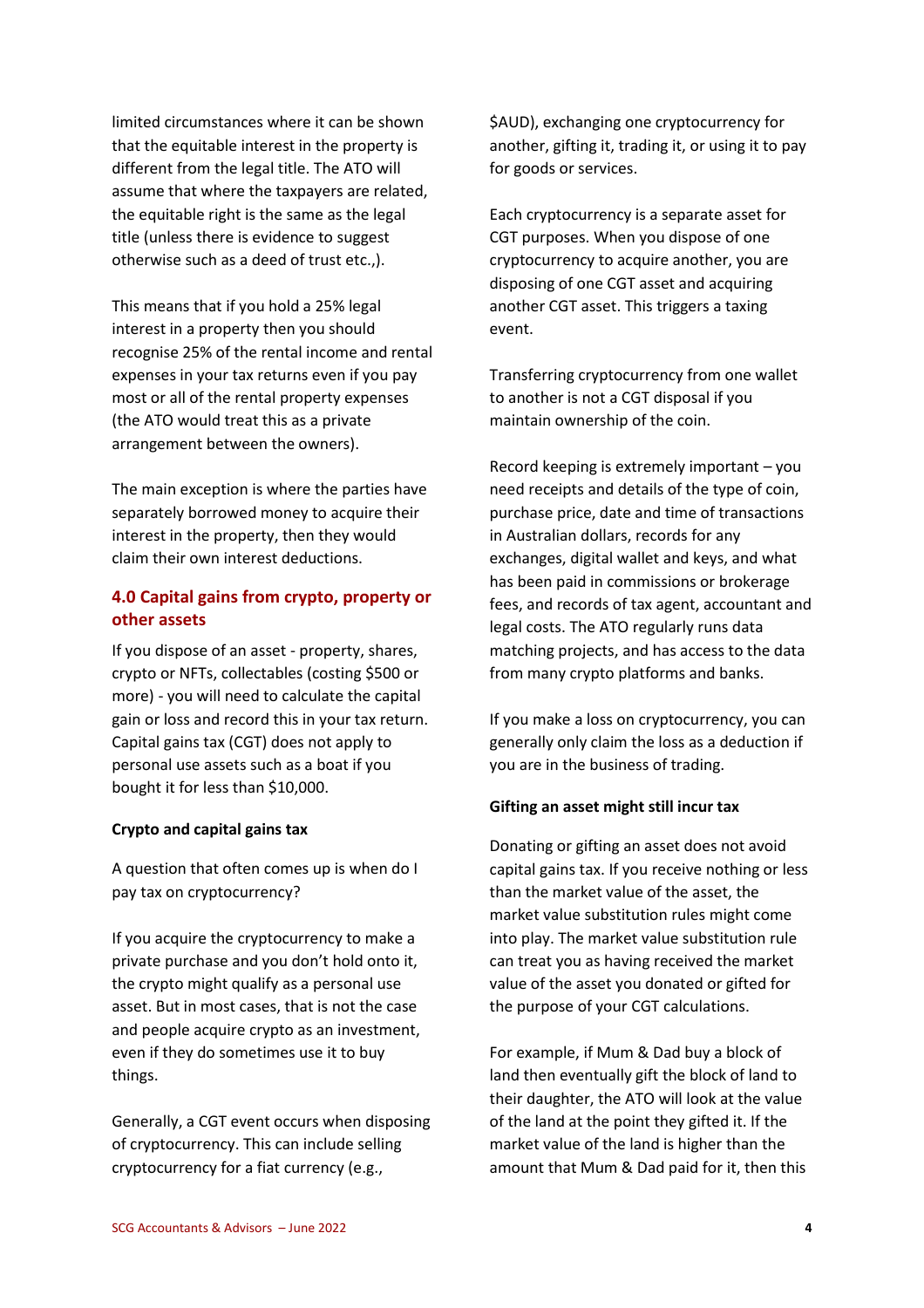would normally trigger a capital gains tax liability. It does not matter that Mum & Dad did not receive any money for the land.

Donations of cryptocurrency might also trigger capital gains tax. If you donate cryptocurrency to a charity, you are likely to be assessed on the market value of the crypto at the point you donated it. You can only claim a tax deduction for the donation if the charity is a deductible gift recipient and the charity is set up to accept cryptocurrency. **-End-**

## <span id="page-4-0"></span>**Quote of the month**

"Nothing in life is to be feared, it is only to be understood."

*Marie Curie, dual Nobel prize winning scientist*

## <span id="page-4-1"></span>**What to expect from the new Govt**

**Anthony Albanese has been sworn in as Australia's 31st Prime Minister and a Government formed. We look at what we know so far about the policies of the new Government in an environment with plenty of problems and no easy fixes.**

## <span id="page-4-2"></span>**The Economy**

The Government has stated that its economic priority is, "creating jobs, boosting participation, improving and increasing productivity, generating new business investment, and increasing wages and household incomes."

A second Federal Budget will be released in October this year to set the fiscal policy direction of the Government. The Albanese Government has stated that its focus is on growing the economy as opposed to increasing taxes, but it is a delicate balance to keep growth ahead of inflation. Treasurer Jim Chalmers has said that the Government will look to "redirect spending from unproductive purposes to more productive purposes."

In a [recent speech,](https://treasury.gov.au/sites/default/files/2022-06/220608-drkennedy-abeaddress.pdf) Treasury Secretary Dr Steven Kennedy, summed it up when he said that the most significant economic development of late has been the, "…higherthan-expected



surge in inflation. Headline inflation reached 5.1% in the March quarter of 2022, the highest rate of inflation in more than 2 decades… Price increases are reflecting a range of shocks, some temporary and some more persistent." These shocks include:

- Increased global demand for goods straining supply chains, increasing shipping costs, and clogging ports;
- The Russian invasion of Ukraine which sharply increased the price of oil, energy and food. Russia accounts for 18% of global gas and 12% of global oil supply. Together Russia and Ukraine account for around one quarter of global trade in wheat; and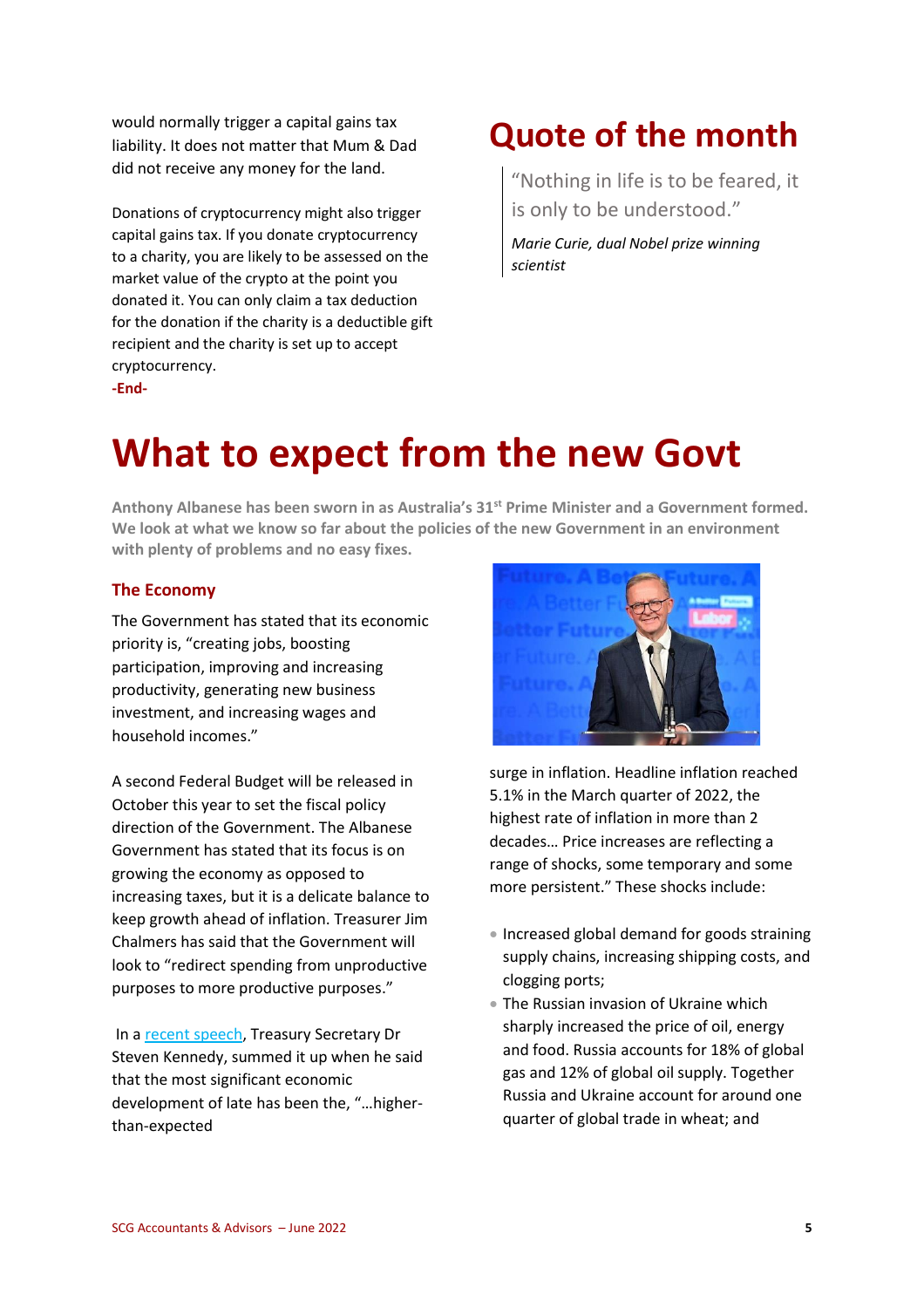• COVID-19 lockdowns in China impacting supply chains. China maintains a zero-COVID policy.

In Australia, energy prices have contributed strongly to inflation (the temporary reduction in fuel excise ends on 28 September 2022).

### <span id="page-5-0"></span>**Personal income tax**

The 2019-20 Budget announced a series of personal income tax reforms. Stage 3 of those reforms is legislated to commence on 1 July 2024. Stage 3 radically simplifies the tax brackets by collapsing the 32.5% and 37% rates into a single 30% rate for those earning between \$45,001 and \$200,000. Mr Albanese told Sky News, *"People are entitled to have that certainty of the tax cuts that have been legislated… We won't be changing them. What we want going forward is that certainty."*

### <span id="page-5-1"></span>**Where will the money come from?**

It is unclear at this stage how the Government intends to tackle the \$1.2 trillion deficit. The general commentary from Finance Minister Katy Gallagher is that Treasury and Finance have been tasked with working through the Budget line by line to, "…see where there are areas where we can make sensible savings and return that money back to the Budget."

#### **Multinationals**

Multinationals paying their fair share of tax was a go-to target during the election campaign. The plan for multinationals implements elements of the OECD's two-pillar framework to reform international taxation rules and ensure Multinational Enterprises (MNEs) are subject to a minimum 15% tax rate from 2023. Australia and 129 other countries and jurisdictions, representing more than 90% of global GDP, are signatories to the framework.

The Government's multinational policy supports the OECD framework by:

- Limiting debt-related deductions by multinationals at 30% of profits, consistent with the OECD's recommended approach, while maintaining the arm's length test and the worldwide gearing ratio.
- Limiting the ability for multinationals to abuse Australia's tax treaties when holding intellectual property in tax havens from 1 July 2023. A tax deduction would be denied for payments for the use of intellectual property when they are paid to a jurisdiction where they don't pay sufficient tax.
- Introducing transparency measures including reporting requirements on tax information, beneficial ownership, tax haven exposure and in relation to government tenders.

The reforms will follow consultation and are not anticipated to take effect until 2023.

#### <span id="page-5-2"></span>**No change to SG rate and rate increase**

No change to the legislated superannuation guarantee rate increase. The SG rate will increase to 10.5% on 1 July 2022 and steadily increase by 0.5% each year until it reaches 12% on 1 July 2025. **-End-**

<span id="page-5-3"></span>

# **ATO refocus on debt collection**

The ATO has not pursued many business tax debts during the pandemic and allowed tax refunds to flow through even if the business had